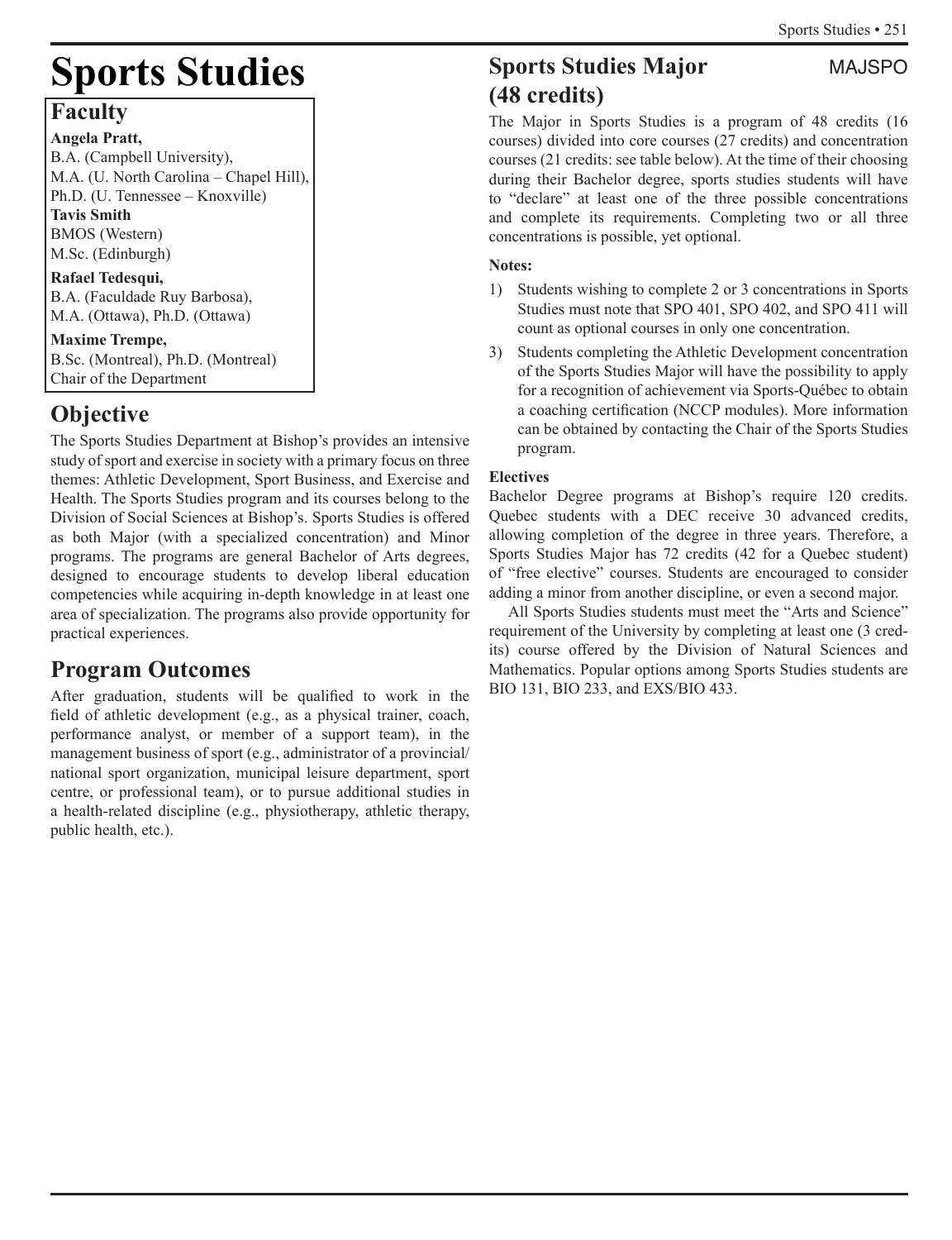| <b>Sports Studies Major</b>   |                                         | <b>SPO 402</b>                    |
|-------------------------------|-----------------------------------------|-----------------------------------|
| (48 credits)                  | SPO 407                                 |                                   |
| Core (27 credits):            |                                         | <b>SPO 411</b>                    |
| <b>EXS 111</b>                | Motor Learning and                      |                                   |
|                               | Control                                 |                                   |
| <b>EXS 117</b>                | Active Lifestyle, Fitness               | <b>Business</b>                   |
|                               | and Health                              | Concent                           |
| <b>SPO 101</b>                | Introduction to Sports                  | (21 credi                         |
|                               | Studies and the Workplace               |                                   |
| SPO 170                       | Social Media and Sport                  | <b>Required</b><br><b>SPO 270</b> |
| SPO 201                       | Sports, Culture & Society               |                                   |
| SPO 211                       | The Theory of Coaching                  | <b>SPO 280</b>                    |
| SPO 212                       | <b>Applied Sport Analytics</b>          |                                   |
| <b>SPO 303</b>                | Advanced Seminar in                     |                                   |
|                               | Athletic Development and                |                                   |
|                               | Health                                  | <b>Optional</b> (                 |
| <b>OR</b>                     |                                         | <b>BHR 221</b>                    |
| <b>SPO 304</b>                | Advanced Seminar in                     | <b>BMG 100</b>                    |
|                               | <b>Sport Business</b>                   |                                   |
| SPO 416                       | Knowledge Mobilization                  | <b>BMG 214</b>                    |
|                               | in Sports Studies                       |                                   |
|                               |                                         |                                   |
|                               |                                         | <b>BMK 211</b>                    |
|                               | <b>Athletic Development</b>             | <b>BMK 214</b>                    |
| <b>Concentration</b>          |                                         | <b>BMK 362</b>                    |
| (21 credits)                  | <b>CONSAD</b>                           | <b>CLA 130</b>                    |
| Required (6 credits):         |                                         |                                   |
| <b>EXS 127</b>                | <b>Introductory Exercise</b>            | <b>ECO 224</b>                    |
|                               | Physiology                              | <b>HIS 267</b>                    |
| <b>EXS 227</b>                | Fitness Assessment in                   | <b>POL 213</b>                    |
|                               | <b>Health Populations</b>               | <b>POL 230</b>                    |
|                               |                                         | <b>SPO 311</b>                    |
| <b>Optional (15 credits):</b> |                                         |                                   |
| <b>BIO 233</b>                | Human Anatomy                           | SPO 312                           |
| <b>EXS 137</b>                | Introduction to applied                 |                                   |
|                               | strength and conditioning               | SPO 360                           |
| <b>EXS 228</b>                | <b>Functional Anatomy and</b>           |                                   |
|                               | <b>Injury Prevention</b>                | SPO 370                           |
| <b>EXS 231</b>                | Nutrition for Sports and                | <b>SPO 390</b>                    |
|                               | Exercise                                |                                   |
| <b>EXS 317</b>                | Biomechanics of Human                   | SPO 401                           |
| <b>EXS 327</b>                | Movement<br>Athletic Performance and    | SPO 402                           |
|                               |                                         | <b>SPO 408</b>                    |
| <b>EXS 433</b>                | Development<br><b>Advanced Exercise</b> |                                   |
|                               | Science                                 | <b>SPO 411</b>                    |
| <b>PSY 203</b>                | Cognition and Motivation                |                                   |
|                               | in Sport: Performance                   |                                   |
|                               | Enhancement                             |                                   |
| SPO 301                       | Athletes & Society                      |                                   |
| <b>SPO 311</b>                | Long-Term Athlete                       |                                   |
|                               | Development                             |                                   |
| SPO 312                       | Talent Identification and               |                                   |
|                               | Development in Sport                    |                                   |
| SPO 321                       | Personality and Expertise               |                                   |
|                               | Development in Sport                    |                                   |
| SPO 401                       | <b>Experiential Learning</b>            |                                   |
|                               |                                         |                                   |

| <b>SPO 402</b>              | <b>Independent Study</b>       |
|-----------------------------|--------------------------------|
| <b>SPO 407</b>              | Special Topics in Athletic     |
|                             | Development                    |
| <b>SPO 411</b>              | <b>Sports Centre Practicum</b> |
| <b>Business and Society</b> |                                |
| <b>Concentration</b>        |                                |
| (21 credits)                | <b>CONSPB</b>                  |
| Required (6 credits):       |                                |
| <b>SPO 270</b>              | <b>Sporting Events</b>         |
|                             | Organization                   |
| <b>SPO 280</b>              | <b>Sports Centre</b>           |
|                             | Management and                 |
|                             | <b>Recreation Planning</b>     |
| Optional (15 credits):      |                                |
| <b>BHR 221</b>              | Organizational Behaviour       |
| <b>BMG 100</b>              | <b>Understanding Business</b>  |
|                             | and Society                    |
| <b>BMG 214</b>              | Introduction to                |
|                             | Entrepreneurship: New          |
|                             | <b>Venture Creation</b>        |
| <b>BMK 211</b>              | Marketing Management           |
| <b>BMK 214</b>              | Consumer Behavior              |
| <b>BMK 362</b>              | <b>Sport Marketing</b>         |
| <b>CLA 130</b>              | Sports and Games in the        |
|                             | Ancient World                  |
| <b>ECO 224</b>              | <b>Sports Economics</b>        |
| <b>HIS 267</b>              | History of Sport in Canada     |
| POL 213                     | Canadian Sport System          |
|                             | and Policy                     |
| <b>POL 230</b>              | The Politics of Sport          |
| <b>SPO 311</b>              | Long-Term Athlete              |
|                             | Development                    |
| <b>SPO 312</b>              | Talent Identification and      |
|                             | Development in Sport           |
| <b>SPO 360</b>              | Development through            |
|                             | Sport                          |
| <b>SPO 370</b>              | Public Relations in Sport      |
| <b>SPO 390</b>              | Sport and Social               |
|                             | Inequality                     |
| SPO 401                     | <b>Experiential Learning</b>   |
| SPO 402                     | <b>Independent Study</b>       |
| <b>SPO 408</b>              | Special Topics in Sports       |
|                             | <b>Business and Society</b>    |
| SPO 411                     | <b>Sports Centre Practicum</b> |
|                             |                                |

| Concentration                |                                     |  |  |  |
|------------------------------|-------------------------------------|--|--|--|
| (21 credits)                 | <b>CONSPH</b>                       |  |  |  |
| Required (6 credits):        |                                     |  |  |  |
| <b>EXS 231</b>               | Nutrition for Sports and            |  |  |  |
| Exercise                     |                                     |  |  |  |
| <b>EXS 301</b>               | Health and Exercise                 |  |  |  |
| Science                      |                                     |  |  |  |
| Optional (15 credits):       |                                     |  |  |  |
| (BIO 131)                    | The Human Body in                   |  |  |  |
| Health and Disease           |                                     |  |  |  |
| ΟR                           |                                     |  |  |  |
| BIO 233 Human Anatomy)       |                                     |  |  |  |
| PBI 275 Health Psychology I  |                                     |  |  |  |
| PBI 276 Health Psychology II |                                     |  |  |  |
|                              | PBI 327 Psychology of Nutrition     |  |  |  |
|                              | PSY 277Physical andMental Health    |  |  |  |
| SOC 219                      | Sociology of the Body               |  |  |  |
| <b>SOC 307</b>               | Sociology of Health                 |  |  |  |
| SPO 217                      | Active Lifestyles in                |  |  |  |
| Society                      |                                     |  |  |  |
| SPO 401Experiential Learning |                                     |  |  |  |
| SPO 402Independent Study     |                                     |  |  |  |
|                              | SPO 409Special Topics in Health and |  |  |  |
| Exercise                     |                                     |  |  |  |
|                              | SPO 411 Sports Centre Practicum     |  |  |  |

**Health & Exercise Concentration** 

# **Sports Studies Honours (60 credits)** HONSPO

The Honours in Sports Studies offers students a comprehensive introduction to the research process. Through a series of pedagogical and research activities, students are exposed to modern ethical and methodological issues pertaining to the field of sports studies, they are introduced to advanced data analysis techniques, and they learn to analyze results and interpret findings in relation to the existing literature. The Honours in Sports Studies also allows students to deepen their theoretical knowledge while further developing the liberal education competencies. This program prepares students to pursue graduate studies.

The Honours in Sports Studies is a 60-credit program. It incorporates the 48 credits of the Major in Sports Studies, to which 12 additional required credits are added. These additional credits are meant to be completed during the final year of the degree.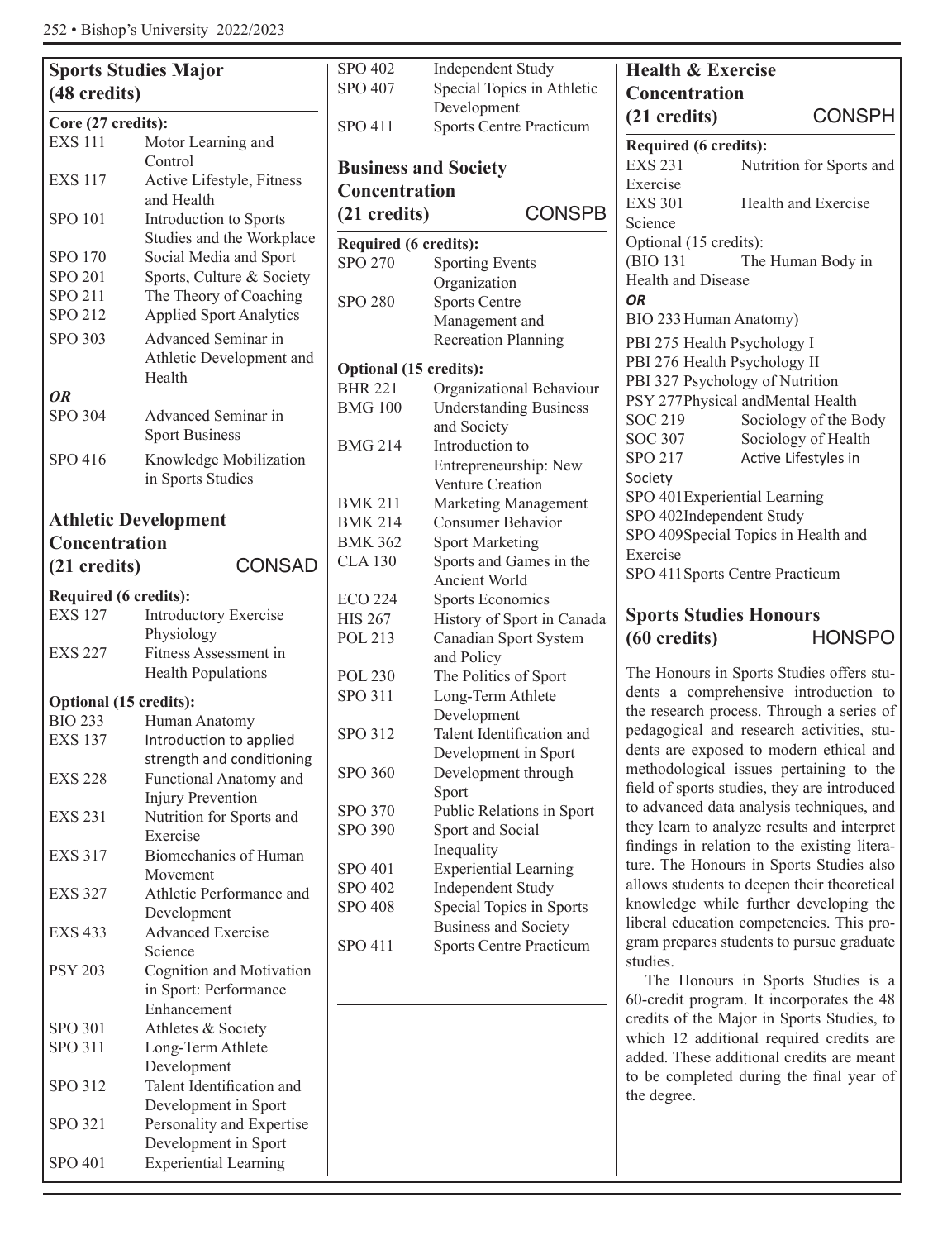| <b>Required courses for the Honours (12)</b> |                                    | <b>Admission criteria</b>                      | requirements (i.e., 90 credits and above,   |
|----------------------------------------------|------------------------------------|------------------------------------------------|---------------------------------------------|
| credits)                                     |                                    | Honours in Sports Studies is restricted to     | completion of statistics course, GPA        |
| SPO 332                                      | <b>Advanced Data Analysis</b>      | Sports Studies majors in their final year (90) | of 75% and above) does not guarantee        |
|                                              | $(3 \text{ credits}) - Note: this$ | credits or above) who have successfully        | acceptance in the Honours program.          |
|                                              | course will not be restrict-       | completed the statistics requirement of the    |                                             |
|                                              | ed to Honours                      | SPO major (i.e., PSY213 or BMA140 or           | <b>Sport Studies Minor</b>                  |
| SPO 498                                      | Honours Seminar                    | SOC211 or PHY101) and have maintained          | <b>MINSPO</b><br>$(24 \text{ credits})$     |
|                                              | $(3 \text{ credits})$              | a cumulative general average of at least       | The Minor in Sports Studies is a program    |
| SPO 499                                      | Honours Thesis (6 credits)         | 75%. In addition, students need to find        | of 24 credits (8 courses) requiring student |
|                                              |                                    | two faculty members to supervise their         | to complete EXS 111, EXS 117, and SPO       |
|                                              |                                    | research work (a primary and a secondary       | 170 as well as 5 additional SPO and/or      |
|                                              |                                    | supervisor). Thus, meeting the objective       | EXS courses.                                |
|                                              |                                    |                                                |                                             |

# **List of Courses**

#### **EXS 111 Motor Learning and Control 3-3-0**

In this introductory course, historical and contemporary theories related to motor learning and control will be presented. Through a series of lectures, workshops, and directed reading, this course will explore the neural basis of movement production, the information processing capacities of the brain, as well as the formation of procedural memory. At the end of the course, students are expected to be able to evaluate the effectiveness of different intervention strategies in the context of skill development.

*Note: EXS courses do not fulfill the "Arts and Science" requirement for students in the Divisions of Social Sciences or Humanities*

### **EXS 117 Active Lifestyle, Fitness and Health 3-3-0**

The Active Lifestyle, Fitness and Health course is designed to explore, through a series of lectures and workshops, the scientific principles relating to physical activity, exercise, fitness and health in asymptomatic populations from different age groups. At the end of the course, students are expected to understand the dose-response relationship between a variety of physical activities (e.g. Aerobic and resistance training, leisure activities, etc.) and different fitness outcomes (e.g. Body composition, muscle strength, cardiorespiratory fitness, etc.). Moreover, students will be exposed to a mechanistic approach to understand how fitness is associated with long-term health and longevity. Liberal Education Competencies: Quantitative Reasoning (Introductory), Critical Thinking (Introductory), Information Literacy (Introductory).

*Note: EXS courses do not fulfill the "Arts and Science" requirement for students in the Divisions of Social Sciences or Humanities*

#### **EXS 127 Introductory Exercise Physiology 3-3-0**

This course explores concepts in Exercise Physiology, with applications in Sports Medicine. The student will be challenged to apply basic knowledge of human anatomy and physiology to exercise, training and sports. Adaptation of body systems to exercise, injury and reconditioning will be studied. Basic principles of biomechanics and exercise will be explored. The course will consist of lectures, presentations, discussion periods, and demonstrations.

*Note: EXS courses do not fulfill the "Arts and Science" requirement for students in the Divisions of Social Sciences or Humanities*

**EXS 137 Introduction to applied strength and conditioning 3-3-0** This course will offer students an introduction on how to program, execute and coach the most common movements in athletic development. Using a practical and hands-on approach, this course will focus on traditional resistance training, Olympic weightlifting, plyometrics, speed & agility, metabolic conditioning as well as other modern methods. Throughout the course, students will be introduced to the biomechanical, physiological and coaching principles that are essential to become a successful athletic development coach. Most of the classes will be held at the John H. Price Sports Centre.

#### **EXS 227 Fitness Assessment in Healthy Populations 3-3-0**

This course is designed to provide general guidelines with regards to fitness assessment in healthy populations. Through a series of lectures and workshops (fitness room), students will be exposed to the scientific principles underlying fitness assessment including aerobic and anaerobic energy systems, muscle strength, body composition and gross motor skills. At the end of the course, students are expected to be able to understand different tests and how to apply them with healthy populations. Students will also be asked to develop a critical thinking in order to better appreciate the available scientific literature.

*Note that students who successfully completed SPO 406 in 2015 or 2016 may not receive credits for EXS 227.*

#### *Prerequisite: EXS 127 Introduction to Exercise Physiology*

*Note: EXS courses do not fulfill the "Arts and Science" requirement for students in the Divisions of Social Sciences or Humanities*

#### **EXS 228 Functional Anatomy, Injury Prevention and Treatment in Sport 3-3-0**

This course explores topics in functional anatomy relating to sports injuries and their treatment. Mechanisms of musculoskeletal injury will also be presented with a prevention perspective. Through lectures and workshops on basic human anatomy, students will examine how body parts and systems are involved during movement production. This course will provide hands-on opportunities through demonstrations, small group discussions and practical work. Liberal Education Competencies: Oral Communication Skills (Intermediate), Problem Solving (Intermediate).

*Prerequisites: EXS 127 Introduction to Exercise Physiology or BIO 233 Human Anatomy*

*Note: students may not earn credit for both EXS 228 and EXS 328. EXS courses do not fulfill the "Arts and Science" requirement for students in the Divisions of Social Sciences or Humanities*

#### **EXS 231 Nutrition for Sports and Exercise 3-3-0**

An introduction to the principles of sports nutrition. Application of these principles to various contexts: exercise, fitness, as well as competitive sports environments. Topics include energy requirements for exercise and performance, both for recreational and elite athletes; carbohydrate, protein, fat and micronutrient requirements; carbohydrate and fluid intake prior to, and during exercise; nutrition for post-exercise/performance/injury recovery; dietary supplements; weight loss and "making weight" in sport; contemporary issues.

*Prerequisites: EXS 117 Active Lifestyle, Fitness and Health or EXS 127* 

*Introduction to Exercise Physiology Nutrition or BIO 233 Human Anatomy Note: EXS courses do not fulfill the "Arts and Science" requirement for students in the Divisions of Social Sciences or Humanities*

#### **EXS 301 Health and Exercise Science 3-3-0**

This course examines the relation and links between exercise and health. Using epidemiological studies, students are exposed to the role of physical activity on morbidity and mortality. Primary and secondary health-risk factors are examined relative to the influence physical activity has on them and one's quality of life.

*Prerequisites: EXS 127 Introductory Exercise Physiology and a statistics course: SOC 211 or PSY 213 or BMA 140, or PHY 101.*

*Note: EXS courses do not fulfill the "Arts and Science" requirement for students in the Divisions of Social Sciences or Humanities*

#### **EXS 317 Biomechanics of Human Movement 3-3-0**

This course provides an introduction to the biomechanics of human movement and kinesiology. In particular, the kinematics and kinetics of the musculoskeletal system are studies. The course teaches concepts and techniques of analysis, with practical examples taken from sports and exercise, gait analysis, physical rehabilitation, ergonomics and more.

#### *Prerequisites: EXS127 Introductory Exercise Physiology or BIO 233 Human Anatomy*

*Note: EXS courses do not fulfill the "Arts and Science" requirement for students in the Division of Social Sciences and the Division of Humanities*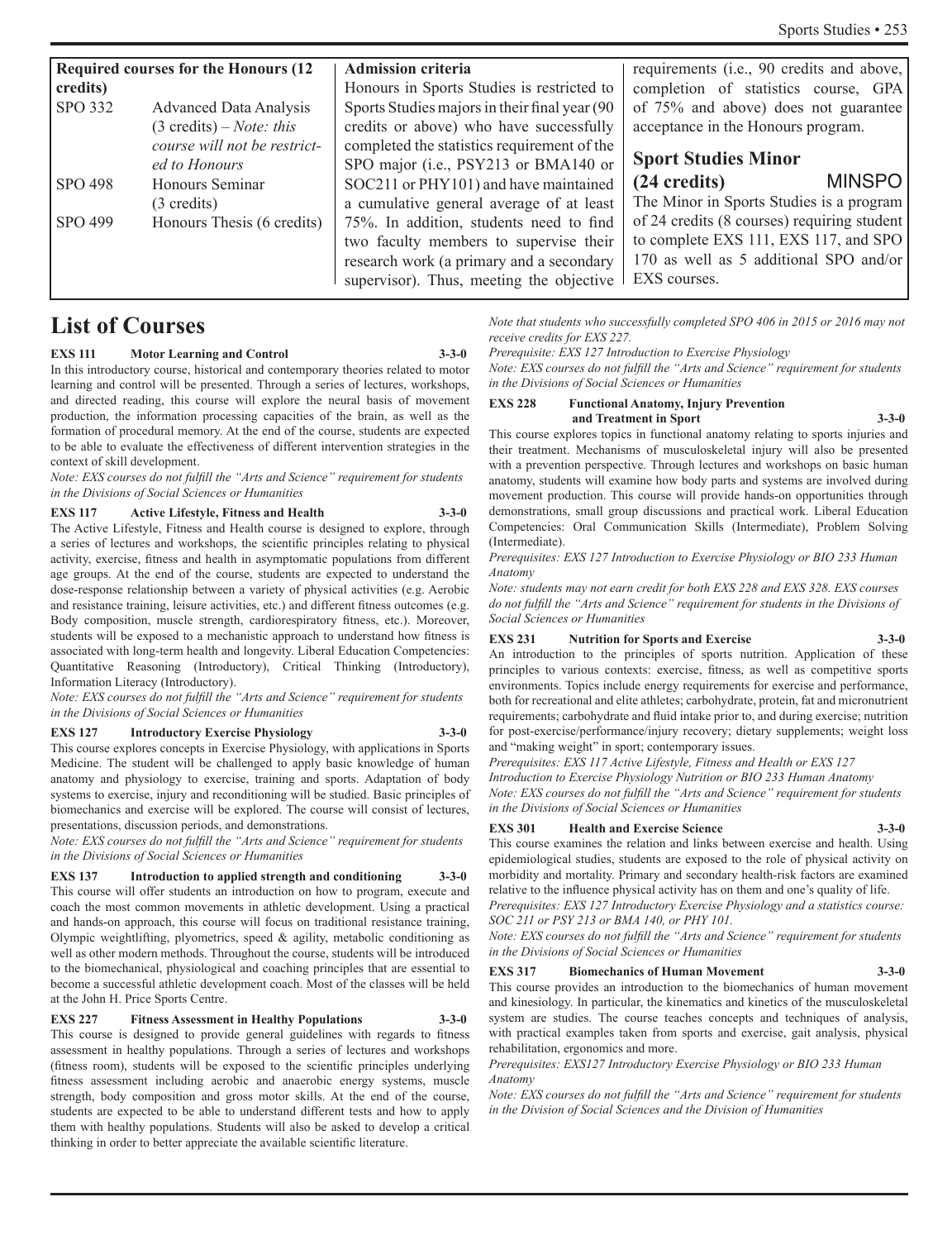#### **EXS 327 Athletic Performance and Development 3-3-0**

This course explores the many factors influencing athletic performance and its development. Specifically, students will be exposed to the scientific principles of athletic training. Topics will include: power and endurance training, strength training, recovery strategies, field and laboratory tests, periodization of training. The course will consist of lectures, presentations and experiments. *Prerequisites: EXS 227.*

#### **EXS 433 Advanced Exercise Science 3-3-0**

This course examines selected topics in Exercise Physiology. Through traditional lectures, directed readings, seminars, and case studies, students will study short-term and long-term adaptations to exercise. We will also examine the

scientific principles underlying sports-related topics such as optimizing exercise performance, injuries, and injury repair. *Prerequisite: EXS 327 or BIO 336*

*Note: See BIO 433. Students may not take this course for credit if they have received credit for BIO 433.*

**SPO 101 Introduction to Sports Studies and the Workplace 3-2-1** This course provides a general introduction and overview of the field of sports studies. Through a series of case studies, readings, simulations, presentations, written reports and reflections, students will be exposed to the role of different sport specialists in our society and the ways in which they practice their profession. Specifically, this course will explore professions such as: fitness and personal trainer, varsity coach, sports injuries therapist/physiotherapist, sports nutritionist, sports facilities manager, municipal parks and recreation planner/manager, sports journalist, kinesiologist, professional athlete, and more. Effective goal setting and career planning will also be addressed as well as current issues in Sports Studies. *Note: This course is restricted to students majoring in Sports Studies and is normally completed within the first thirty credits* 

*Co-requisite: ILT 141* 

#### **ILT 141 Information Retrieval and Evaluation Skills for the Social Sciences (Lab) 1-0-1**

The objective of this laboratory course is to introduce students to the skills necessary to effectively complete their research assignments, including the correct use of library resources, such as the online catalogue, periodical indexes, and other relevant databases. Other areas of study include the identification of key terms for effective searching, productive use of the internet, and the critical evaluation of retrieved resources. Academic integrity, plagiarism, and the correct citation of print and online sources are also covered. Taught in conjunction with a researchbased course, the specific resources relevant to research in the Social Sciences are introduced, and the students retrieve the material necessary to complete the essays for their particular course. The course is taught in the library's electronic classroom, and each week the students are given the opportunity for practical experience.

#### **SPO 155 Sociology of Sport 3-3-0**

A theoretical and empirical introduction to the social organization of sports and how they are mediated.

*Note: This course if offered irregularly. Students may not take this course for credit if they have received credit for SOC 155.*

#### **SPO 170 Social Media and Sport 3-3-0**

Social media is now an integral component of the communication strategy of sporting organizations. More than just a marketing tool, social media facilitates a dialogue between organizations and their targeted audience. This reciprocal communication is however complex as it is performed in an ever changing environment: the tools and good practices of today may become obsolete tomorrow. This course is designed to introduce students to current social media theories and their applications in sporting contexts. Liberal Education competencies: Quantitative reasoning (Introductory), Written Communication (Introductory).

#### **SPO 201 Sports, Culture & Society 3-3-0**

An interdisciplinary course focusing on the impact of sport on society. Topics include history and philosophy of sport, sport in the ancient world, its relationship to social identity, social hierarchy, media, film, popular culture, business and our economy.

#### **SPO 211 The Theory of Coaching**

The aim of this course is to explore the fundamentals of athletic coaching. Through a series of lectures, presentations and workshops, students will be exposed to the theoretical elements that contribute to successful athletic coaching. Topics will include: teaching and learning theories, planning a practice, designing a sport program, coaching and leading effectively.

*Prerequisite: SPO 201.*

#### **SPO 212 Applied Sport Analytics 3-3-0**

Affordable and widely distributed technological tools such as cameras, accelerometers, and smartphones now allow the recording of an overwhelming quantity of information related to individual athletic abilities and/or team performance. With such an abundance of quantitative information, contemporary challenges reside in our capacity to analyze and interpret this data in a meaningful way. Through a series of lectures and workshops, students will be exposed to modern trends in sport analytics as well as tools offering efficient ways to analyze and visualization data. Liberal Education Competencies: Problem Solving (Introductory), Critical Thinking (Intermediate), Quantitative Reasoning (Advanced).

*Prerequisite: SOC 211 or PSY 213 or BMA 140 or PHY 101*

#### **SPO 217 Active Lifestyles in Society 3-3-0**

In Active Lifestyles in Society, students will explore the sociocultural and economic conditions that enable or constrain one's capability to lead an active lifestyle, thus providing an opportunity to engage critically with the relationships among sport, active lifestyles, and health and well-being. Various social determinants of physical activity will be considered and the specific challenges and opportunities across the life course from childhood to adulthood will be examined. The course will conclude with an in-depth examination of active lifestyles and lifestyle sports in society, considering the implications of/for social cohesion, national identity, risk, professionalization and commodification, and more.

*Prerequisite: SPO 201*

#### **SPO 270 Sporting Events Organization 3-3-0**

This course is designed to help students develop the skills and acquire the knowledge required to organize successful sporting events such as tournaments, championships, and conferences. Through lectures, workshops, and case studies, students will learn about the theories supporting sporting events organizations and will have the opportunity to apply these concepts to overcome real-life challenges. Topics related to budget planning, human resources, material and equipment availability, transport, lodging and communication strategies will be discussed.

**SPO 280 Sports Centre Management and Recreation Planning 3-3-0** This course is designed to help students develop the skills and knowledge to effectively manage a sports centre as well as design a comprehensive and economically sustainable recreation plan for a community. Through lectures, workshops, and case studies, students will learn about the theories and bestpractices supporting successful management in a sport-specific context while also reviewing modern initiatives favouring participation in sport programs. Topics related to resource management, program design for various populations, marketing strategy, and continued participation in sport programs will be discussed.

#### **SPO 301 Athletes & Society 3-3-0**

An interdisciplinary course focusing on the social implications of professionalizing sport. Topics include the role of media in professionalizing sport, its effects on amateur athletics, technology and sports, the proliferation of drugs in sport, the business models of sports professionals. *Prerequisite: SPO 201.*

#### **SPO 303 Advanced Seminar in Athletic Development / Exercise and Health 3-3-0**

This seminar is an advanced directed study in specialized areas of athletic development and health. Using scientific articles published in peer-reviewed journals, selected topics are presented and critically discussed in a small group format led by students. The content of this course will explore a variety of issues and may vary year to year. Liberal Education Competencies: Oral Communication (Advanced), Quantitative Reasoning (Advanced), Critical Thinking (Advanced). *Prerequisites: SPO 201 and SPO 212 and ILT 141*

*Note: Students may earn credit for only one of the following courses: SPO 303, SPO 304, SPO 403*

**SPO 304 Advanced Seminar in Sports Business and Society 3-3-0** This seminar is an advanced directed study in specialized areas of sports business and society. Using articles published in peer-reviewed journals, selected topics are presented and critically discussed in a small group format led by students. The content of this course will explore a variety of issues and may vary year to year. Liberal Education Competencies: Oral communication (Advanced), Quantitative Reasoning (Advanced), Critical Thinking (Advanced).

*Prerequisites: SPO 201 and SPO 212 and ILT 141*

*Note: Students may earn credit for only one of the following courses: SPO 303, SPO 304, SPO 403*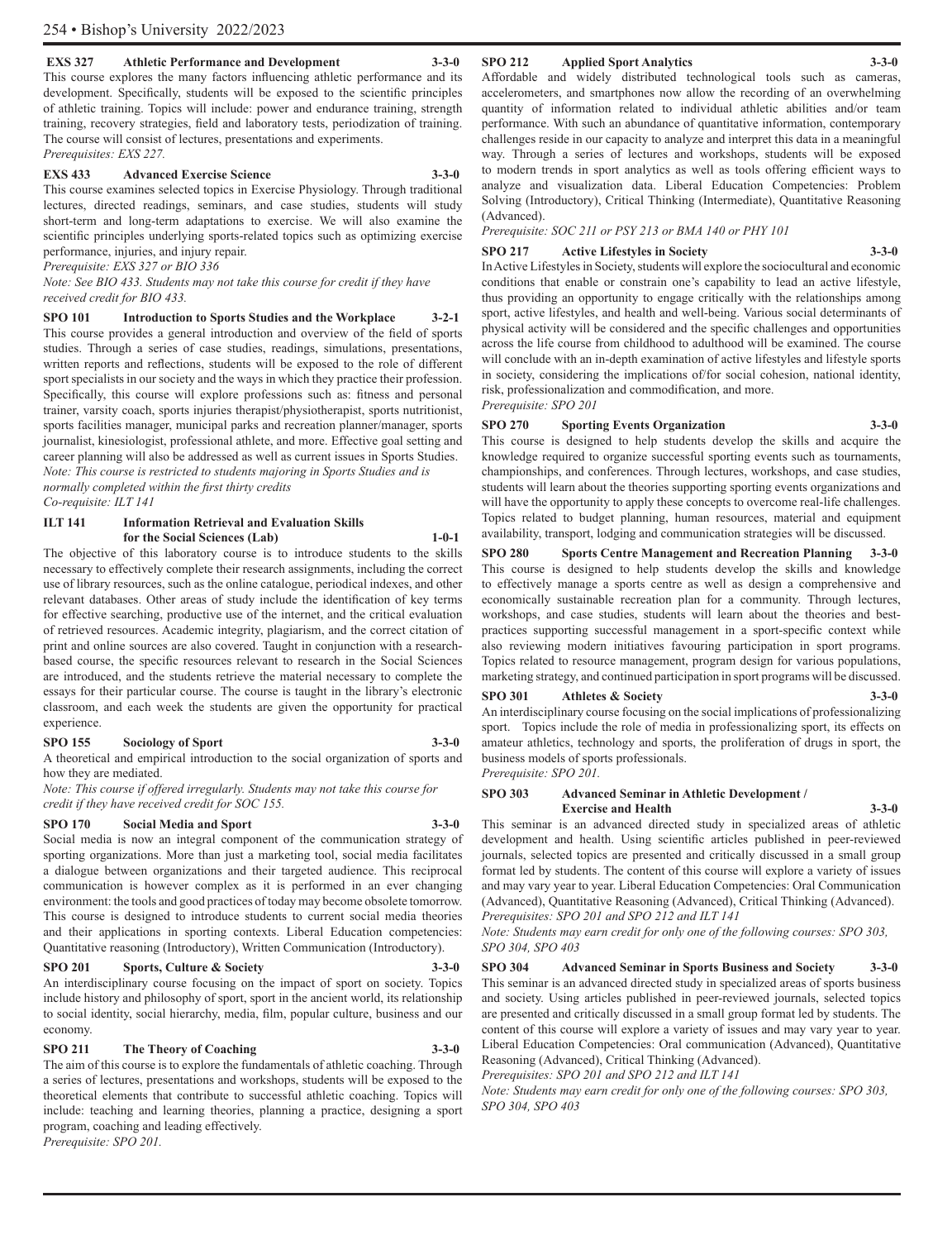#### **SPO 311 Long-term Athlete Development 3-3-0**

Developing Olympians and professional athletes is a complex endeavor requiring National Sport Organizations to develop a structured, large scale, and multistage plan. This plan must include initiatives to ensure that children are given the opportunity to sample a variety of sporting activities in their early years, develop holistically, and ultimately remain active for life. In this course, students will examine the Long-Term Athlete Development model and its implication for the design of sporting programs. Persistent myths regarding athletic development will also be presented concomitantly with recommendations formulated by the scientific community. Liberal Education Competencies: Oral Communication (Intermediate), Quantitative Reasoning (Advanced), Critical Thinking (Advanced) *Prerequisites: SPO 211 or Permission of instructor*

**SPO 312 Talent Identification and Development in Sport 3-3-0** This course examines the state of the art and science on talent identification and development in sports. Through lectures, debates, projects, and presentations, the students will be exposed to theoretical, research, and applied issues in the field. By the end of the course, students will have an understanding of relevant issues surrounding the practice of identification and development of sport talent and will have applied critical thinking to assess the current talent identification and development practices of sport organizations

*Prerequisites: SPO 201*

**SPO 321 Personality and Expertise Development in Sport 3-3-0** This course examines the relationship between personality and the development of expertise in sports. We will discuss which and how personality characteristics may facilitate learning, training, and talent development in sport. We will engage with theoretical, research, and applied issues in the area through lectures, discussions, debates, projects, and presentations. By the end of the course, students will have an understanding of different personality characteristics that distinguish individuals and will have applied critical thinking in assessing the relevant literature to identify which personality characteristics are conceptually and empirically related to expertise development in sports.

*Prerequisites: SPO 201*

*Note: Students who successfully completed SPO 407 during the Fall 2019 semester may not receive credits for SPO 321*

#### **SPO 332 Advanced data analysis 3-3-0**

This course will explore the advanced data analysis techniques frequently used when conducting research projects in the field of sports studies. Through a series of lectures and workshops, students will be exposed to both quantitative and qualitative techniques. Modern data analysis softwares will also be used. *Prerequisites: SPO 212*

#### **SPO 360 Development through Sport 3-3-0**

In recent decades, sport has been identified by a range of institutions as a potentially valuable tool for pursuing the goals of international development. This includes economic development, gender empowerment, peace-building, sustainability, education, and disease prevention, among other things. Today, organizations ranging from small community-based programs to international organizations like the United Nations and the International Olympic. Committee recognize this sentiment, and support the use of sport to achieve a wide variety of international development goals. In this course, students will be introduced to some of those international development goals and the ways that sport has (or has not) contributed to them. Students will also be invited to consider the potential for sport programming to address these issues, and the methods that sport managers and researchers use to evaluate its impact.

*Prerequisites: SPO 201 or POL 140*

*Note: students who successfully completed SPO408 during the Fall 2021 semester may not receive credits for SPO360*

#### **SPO 370 Public Relations in Sport 3-3-0**

Public Relations in Sports defines and examines the role of public relations (PR) in the sport industry. Through hands-on activities, lectures, readings, group projects and guest speakers, this course will focus on how sporting organizations and athletes manage their relationships and reputations with internal and external stakeholder groups, including media, community, fans, donors, corporate partners, and governing bodies. Students will analyze management issues, crises, and legal, ethical, and sociological issues that are associated with PR in the sport industry. Students will also practice technical skills associated with PR in sport, such as writing press releases, pitching stories, and conducting press conferences. Liberal Education Competencies: Oral and Written Communication Skills, Creative and Adaptive Thinking, Social and Cultural Literacy, Ethical and Moral Reasoning.

#### **SPO 390 Sport and Social Inequality 3-3-0**

This course is about fairness in sport, physical activity, and physical culture. It is about the right and capability to participate, and the way that those are differentially distributed in the Canadian population. The capability to participate in sport and recreational physical activity is profoundly affected by the social structures of Canadian society and by persistent inequalities. This course enables students to study the effects of class, gender, race, sexuality, and other aspects of social inequality upon opportunities, programs, and practices. The role of sport in reproducing or transforming those social inequalities and the means by which social equity might be more effectively pursued are considered throughout the course.

*Prerequisites: SPO 201 or SOC 245*

*Note: students who successfully completed SPO409 during the Fall 2021 semester may not receive credits for SPO390*

#### **SPO 401 Experiential Learning 3-1-10**

The aim of this course is to integrate knowledge with a practical component. Although the content focus changes from year to year, the aim of the course is to expose students to the application of what they have learned. The course will mix seminars with practical placements. Topics may include: Marathon running, coaching, assisting in a community sports program, developing exercise programs in hospitals, homes for the aging, convents, or some other care-giving institution. *Prerequisite: Permission of instructor*

#### **SPO 402 Independent Study 3-3-0**

Students are expected to design and carry out research in an area related to Sports Studies. This can be original research, the development of a case study, or a program evaluation.

*Prerequisite: Permission of instructor*

**SPO 403 Advanced Seminar in Sport Studies 3-3-0**

This seminar is an advanced directed study in specialized areas of sport and recreation. Selected topics are presented and critically discussed in small group format. The content of this course will explore a variety of issues and may vary year to year.

*Prerequisite: SPO 301 and one of: SOC 211, PSY 213, BMA140 or PHY 101 Only open to students in their final year (last 30 credits).*

*Note: Students may earn credit for only one of the following courses: SPO 303, SPO 304, SPO 403*

### **SPO 407 Special Topics in Athletic Development 3-3-0**

A lecture/seminar course offered by regular and visiting faculty on topics related to athletic development. Topics covered will be dependent on the research interests and expertise of the faculty member instructing. The course will be offered on an occasional basis. Liberal Education Competencies will be developed according to the special topic. However, considering it is a 400-level course, it is expected that an advanced level of competency will be acquired at the end of the semester. *Prerequisites: Subject to change depending on topic taught. Please contact the Chair of Sports Studies.*

### **SPO 408 Special Topics in Sports Business and Society 3-3-0** A lecture/seminar course offered by regular and visiting faculty on topics related

to sports business and society. Topics covered will be dependent on the research interests and expertise of the faculty member instructing. The course will be offered on an occasional basis. Liberal Education Competencies will be developed according to the special topic. However, considering it is a 400-level course, it is expected that an advanced level of competency will be acquired at the end of the semester.

*Prerequisites: Subject to change depending on topic taught. Please contact the Chair of Sports Studies.*

#### **SPO 409 Special Topics in Health and Exercise 3-3-0**

A lecture/seminar course offered by regular and visiting faculty on topics related to health and exercise. Topics covered will be dependent on the research interests and expertise of the faculty member instructing. The course will be offered on an occasional basis. Liberal Education Competencies will be developed according to the special topic. However, considering it is a 400-level course, it is expected that an advanced level of competency will be acquired at the end of the semester. *Prerequisites: Subject to change depending on topic taught. Please contact the Chair of Sports Studies.*